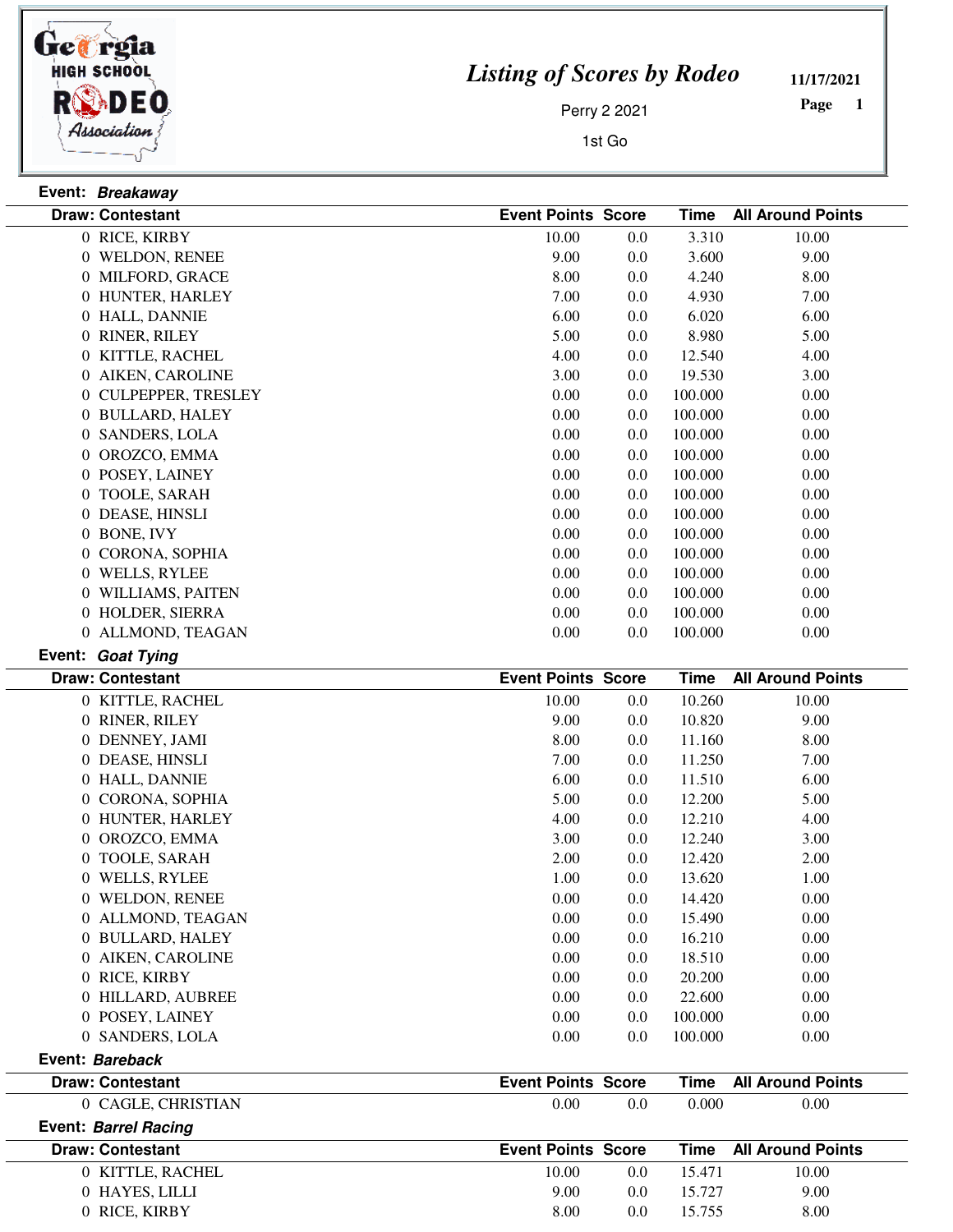| <b>HIGH SCHOOL</b><br>Association | <b>Listing of Scores by Rodeo</b><br>Perry 2 2021<br>1st Go |                           |         | 11/17/2021<br>Page<br>2 |                          |
|-----------------------------------|-------------------------------------------------------------|---------------------------|---------|-------------------------|--------------------------|
| 0 RINER, RILEY                    |                                                             | 7.00                      | 0.0     | 15.760                  | 7.00                     |
| 0 CORONA, SOPHIA                  |                                                             | 6.00                      | 0.0     | 15.922                  | 6.00                     |
| 0 HILLARD, AUBREE                 |                                                             | 5.00                      | 0.0     | 16.060                  | 5.00                     |
| 0 DENNEY, JAMI                    |                                                             | 4.00                      | 0.0     | 16.275                  | 4.00                     |
| 0 ROARK, BREE                     |                                                             | 3.00                      | 0.0     | 16.355                  | 3.00                     |
| 0 DEASE, HINSLI                   |                                                             | 2.00                      | 0.0     | 16.466                  | 2.00                     |
| 0 HALL, DANNIE                    |                                                             | 1.00                      | 0.0     | 16.617                  | 1.00                     |
| 0 WELLS, RYLEE                    |                                                             | 0.00                      | 0.0     | 16.645                  | 0.00                     |
| 0 ALLMOND, TEAGAN                 |                                                             | 0.00                      | 0.0     | 16.755                  | 0.00                     |
| 0 SIMPSON, ANSLEY                 |                                                             | 0.00                      | 0.0     | 17.076                  | 0.00                     |
| 0 BULLARD, HALEY                  |                                                             | 0.00                      | 0.0     | 17.311                  | 0.00                     |
| 0 HOLDER, SIERRA                  |                                                             | 0.00                      | 0.0     | 17.356                  | 0.00                     |
| 0 LAISTER, BROOK                  |                                                             | 0.00                      | 0.0     | 17.567                  | 0.00                     |
| 0 EDWARDS, MORGAN                 |                                                             | 0.00                      | 0.0     | 17.804                  | 0.00                     |
| 0 BROOKS, JENNA                   |                                                             | 0.00                      | 0.0     | 18.420                  | 0.00                     |
| 0 HOPEAU, LEILA                   |                                                             | 0.00                      | 0.0     | 19.493                  | 0.00                     |
| 0 PFIEL, THERESA                  |                                                             | 0.00                      | 0.0     | 19.760                  | 0.00                     |
| 0 SOWERS, EMMY                    |                                                             | 0.00                      | 0.0     | 20.773                  | 0.00                     |
| 0 CARNEY, KATELYN                 |                                                             | 0.00                      | 0.0     | 20.943                  | 0.00                     |
| 0 WHITE, JOZIE                    |                                                             | 0.00                      | 0.0     | 20.995                  | 0.00                     |
| 0 GARLAND, PRESLEY                |                                                             | 0.00                      | 0.0     | 21.009                  | 0.00                     |
| 0 STANTON, BAYLEE                 |                                                             | 0.00                      | 0.0     | 21.671                  | 0.00                     |
| 0 WELLS, SHELBY                   |                                                             | 0.00                      | 0.0     | 21.809                  | 0.00                     |
| 0 BUTLER, ELLIE                   |                                                             | 0.00                      | 0.0     | 21.824                  | 0.00                     |
| 0 CHADWICK, KIRSTIN               |                                                             | 0.00                      | 0.0     | 21.832                  | 0.00                     |
| 0 POSEY, LAINEY                   |                                                             | 0.00                      | 0.0     | 25.768                  | 0.00                     |
| 0 AIKEN, CAROLINE                 |                                                             | 0.00                      | 0.0     | 27.213                  | 0.00                     |
| 0 TRIBBLE, MAGGIE                 | (N/M)                                                       | $0.00\,$                  | $0.0\,$ | 100.000                 | 0.00                     |
| Event: Bull Riding                |                                                             |                           |         |                         |                          |
| <b>Draw: Contestant</b>           |                                                             | <b>Event Points Score</b> |         | <b>Time</b>             | <b>All Around Points</b> |
| 0 SULLIVAN, CARTER                |                                                             | 0.00                      | 0.0     | 0.000                   | 0.00                     |
| 0 BARNETTE, JACKSON               |                                                             | 0.00                      | 0.0     | 0.000                   | 0.00                     |
| 0 SEABOLT, ELI                    |                                                             | 0.00                      | 0.0     | 0.000                   | 0.00                     |
| 0 SPENCE, LOGAN                   |                                                             | 0.00                      | 0.0     | 0.000                   | 0.00                     |
| 0 KARNES, LANDON                  |                                                             | 0.00                      | 0.0     | 0.000                   | 0.00                     |
| 0 RIZZO, MARCO                    | (N/M)                                                       | 0.00                      | 0.0     | 0.000                   | 0.00                     |
| Event: Calf Roping                |                                                             |                           |         |                         |                          |
| <b>Draw: Contestant</b>           |                                                             | <b>Event Points Score</b> |         | <b>Time</b>             | <b>All Around Points</b> |
| 0 BURGESS, HANK                   |                                                             | 10.00                     | 0.0     | 10.320                  | 10.00                    |
| 0 ORR, TEIGAN                     |                                                             | 9.00                      | 0.0     | 10.420                  | 9.00                     |
| 0 PAYTON, GUNTER                  |                                                             | 8.00                      | 0.0     | 12.110                  | 8.00                     |
| 0 TOWNSEND, ZACHARY               |                                                             | 7.00                      | 0.0     | 12.410                  | 7.00                     |
| 0 THOMAS, LOGAN                   |                                                             | 6.00                      | 0.0     | 13.860                  | 6.00                     |
| 0 WILLIAMS, TATE                  |                                                             | 5.00                      | 0.0     | 14.440                  | 5.00                     |
| 0 DENNEY, LUKE                    |                                                             | 4.00                      | 0.0     | 16.460                  | 4.00                     |
| 0 GOBLE, CASH                     |                                                             | 3.00                      | 0.0     | 17.370                  | 3.00                     |
| 0 GRAY, NATHAN                    |                                                             | 2.00                      | 0.0     | 18.290                  | 2.00                     |
| 0 HARPER, ADISON                  |                                                             | 1.00                      | 0.0     | 23.320                  | 1.00                     |
| 0 MILFORD, GARRETT                |                                                             | 0.00                      | 0.0     | 27.410                  | 0.00                     |
| 0 SAMPLES, ELI                    |                                                             | 0.00                      | 0.0     | 100.000                 | 0.00                     |
| 0 GREEN, RILEY                    |                                                             | 0.00                      | 0.0     | 100.000                 | 0.00                     |
| 0 SAPP, BALEY                     |                                                             | 0.00                      | 0.0     | 100.000                 | 0.00                     |

٣I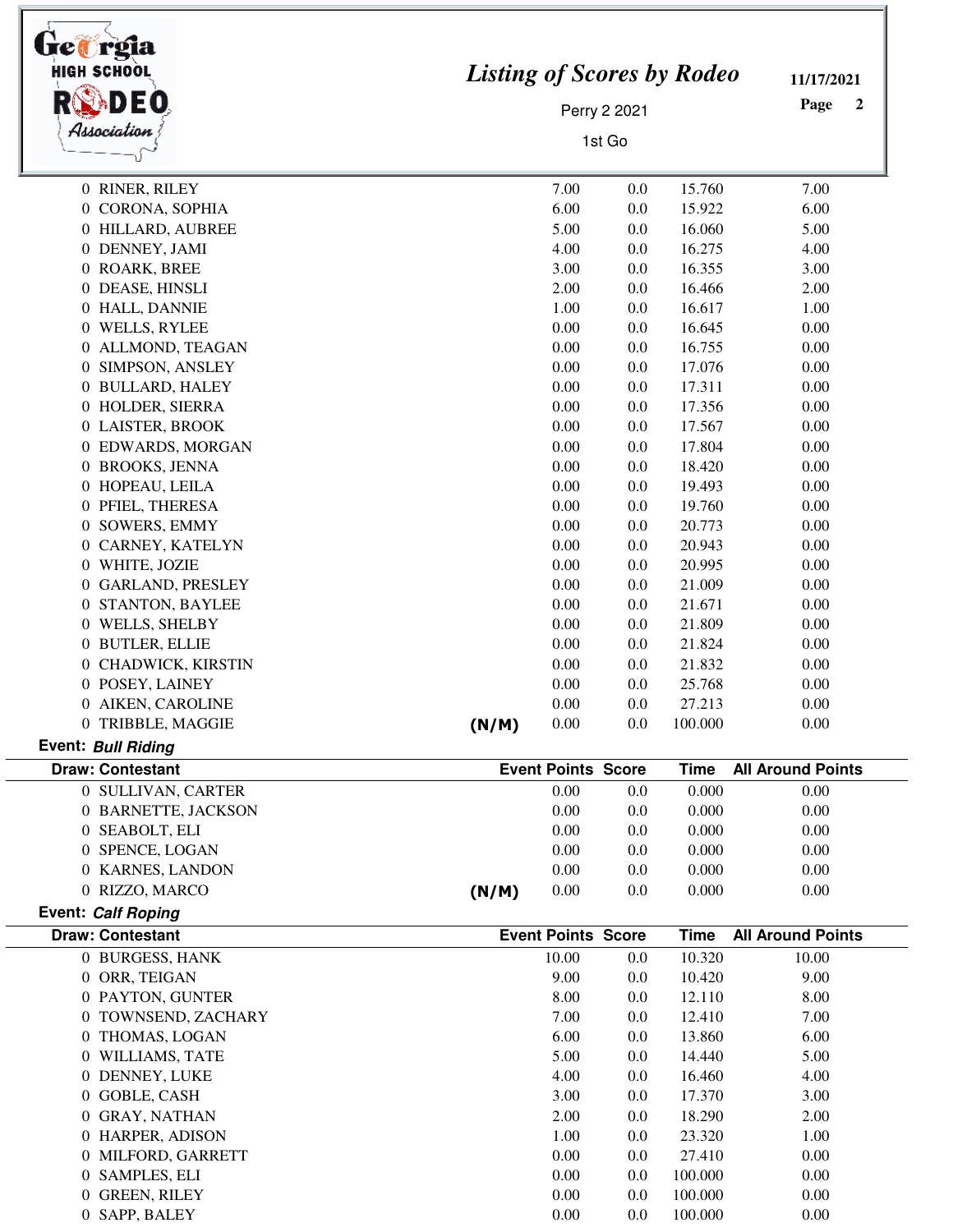| <b>HIGH SCHOOL</b><br><b>ADEO</b>             |                           | <b>Listing of Scores by Rodeo</b><br>Perry 2 2021 |             |                          |  |
|-----------------------------------------------|---------------------------|---------------------------------------------------|-------------|--------------------------|--|
|                                               |                           |                                                   |             |                          |  |
| Association                                   |                           | 1st Go                                            |             |                          |  |
|                                               |                           |                                                   |             |                          |  |
| 0 CAGLE, CHRISTIAN                            | 0.00                      | 0.0                                               | 100.000     | 0.00                     |  |
| 0 MILLER, TREVOR                              | 0.00                      | 0.0                                               | 100.000     | 0.00                     |  |
| 0 SAPP, JHETT                                 | 0.00                      | 0.0                                               | 100.000     | 0.00                     |  |
| 0 BUCHANAN, GAVIN                             | 0.00                      | 0.0                                               | 100.000     | 0.00                     |  |
| 0 WEST, BEAU                                  | 0.00                      | 0.0                                               | 100.000     | 0.00                     |  |
| 0 HOBSON, CHARLIE                             | 0.00                      | 0.0                                               | 100.000     | 0.00                     |  |
| OROZCO, KOLTON<br>$\overline{0}$              | 0.00                      | 0.0                                               | 100.000     | 0.00                     |  |
| 0 MOXLEY, LUKE                                | 0.00                      | 0.0                                               | 100.000     | 0.00                     |  |
| 0 LOGUE, RYAN                                 | 0.00                      | 0.0                                               | 100.000     | 0.00                     |  |
| 0 WILEY, DREW                                 | 0.00                      | 0.0                                               | 100.000     | 0.00                     |  |
| Event: Poles                                  |                           |                                                   |             |                          |  |
| <b>Draw: Contestant</b>                       | <b>Event Points Score</b> |                                                   | <b>Time</b> | <b>All Around Points</b> |  |
| 0 HALL, DANNIE                                | 10.00                     | 0.0                                               | 20.132      | 10.00                    |  |
| 0 POSEY, LAINEY                               | 9.00                      | 0.0                                               | 21.112      | 9.00                     |  |
| 0 KITTLE, RACHEL                              | 8.00                      | 0.0                                               | 21.124      | 8.00                     |  |
| 0 ALLMOND, TEAGAN                             | 7.00                      | 0.0                                               | 21.835      | 7.00                     |  |
| 0 DEASE, HINSLI                               | 6.00                      | 0.0                                               | 21.856      | 6.00                     |  |
| 0 BUTLER, ELLIE                               | 5.00                      | 0.0                                               | 21.924      | 5.00                     |  |
| 0 PFIEL, THERESA                              | 4.00                      | 0.0                                               | 21.970      | 4.00                     |  |
| 0 CHADWICK, KIRSTIN                           | 3.00                      | 0.0                                               | 23.884      | 3.00                     |  |
| 0 STANTON, BAYLEE                             | 2.00                      | 0.0                                               | 25.784      | 2.00                     |  |
| 0 ROARK, BREE                                 | 1.00                      | 0.0                                               | 26.053      | 1.00                     |  |
| 0 HOPEAU, LEILA                               | 0.00                      | 0.0                                               | 26.171      | 0.00                     |  |
| 0 WILLIAMS, PAITEN                            | 0.00                      | 0.0                                               | 26.620      | 0.00                     |  |
| CORONA, SOPHIA<br>$\overline{0}$              | 0.00                      | 0.0                                               | 27.137      | 0.00                     |  |
| 0 SIMPSON, ANSLEY                             | 0.00                      | 0.0                                               | 27.372      | 0.00                     |  |
| 0 DENNEY, JAMI                                | 0.00                      | 0.0                                               | 27.434      | 0.00                     |  |
| 0 AIKEN, CAROLINE                             | $0.00\,$                  | 0.0                                               | 28.164      | 0.00                     |  |
| 0 WELLS, RYLEE                                | 0.00                      | 0.0                                               | 28.515      | 0.00                     |  |
| 0 RICE, KIRBY                                 | 0.00                      | 0.0                                               | 31.297      | 0.00                     |  |
| 0 RINER, RILEY                                | 0.00                      | 0.0                                               | 32.061      | 0.00                     |  |
| 0 BULLARD, HALEY                              | 0.00                      | 0.0                                               | 100.000     | 0.00                     |  |
| 0 BROOKS, JENNA                               | 0.00                      | 0.0                                               | 100.000     | 0.00                     |  |
| 0 GARLAND, PRESLEY                            | 0.00                      | 0.0                                               | 100.000     | 0.00                     |  |
| 0 HILLARD, AUBREE                             | 0.00                      | 0.0                                               | 100.000     | 0.00                     |  |
| 0 TRIBBLE, MAGGIE                             | 0.00<br>(N/M)             | 0.0                                               | 100.000     | 0.00                     |  |
| <b>Event: Steer Wrestling</b>                 |                           |                                                   |             |                          |  |
| <b>Draw: Contestant</b>                       | <b>Event Points Score</b> |                                                   | <b>Time</b> | <b>All Around Points</b> |  |
| 0 ORR, TEIGAN                                 | 10.00                     | 0.0                                               | 4.120       | 10.00                    |  |
| 0 TOWNSEND, ZACHARY                           | 9.00                      | 0.0                                               | 4.770       | 9.00                     |  |
| 0 CAGLE, CHRISTIAN                            | 0.00                      | 0.0                                               | 100.000     | 0.00                     |  |
| 0 BURGESS, HANK                               | 0.00                      | 0.0                                               | 100.000     | 0.00                     |  |
| Event: Team Roping<br><b>Draw: Contestant</b> | <b>Event Points Score</b> |                                                   | <b>Time</b> | <b>All Around Points</b> |  |
| 0 GRAY, NATHAN (1)                            | 10.00                     | 0.0                                               | 6.660       | 10.00                    |  |
| 0 WEST, BEAU (2)                              | 10.00                     |                                                   | 6.660       | 10.00                    |  |
|                                               |                           | 0.0                                               |             |                          |  |
| 0 TOOLE, SARAH (1)                            | 9.00                      | 0.0                                               | 8.220       | 9.00                     |  |
| 0 DENNEY, LUKE (2)                            | 9.00                      | 0.0                                               | 8.220       | 9.00                     |  |
| 0 ORR, TEIGAN (1)                             | 8.00                      | 0.0                                               | 9.720       | 8.00                     |  |
| 0 MILLER, TREVOR (2)                          | 8.00                      | 0.0                                               | 9.720       | 8.00                     |  |
| 0 MOXLEY, LUKE (1)                            | 7.00                      | 0.0                                               | 14.580      | 7.00                     |  |

 $\overline{\phantom{0}}$